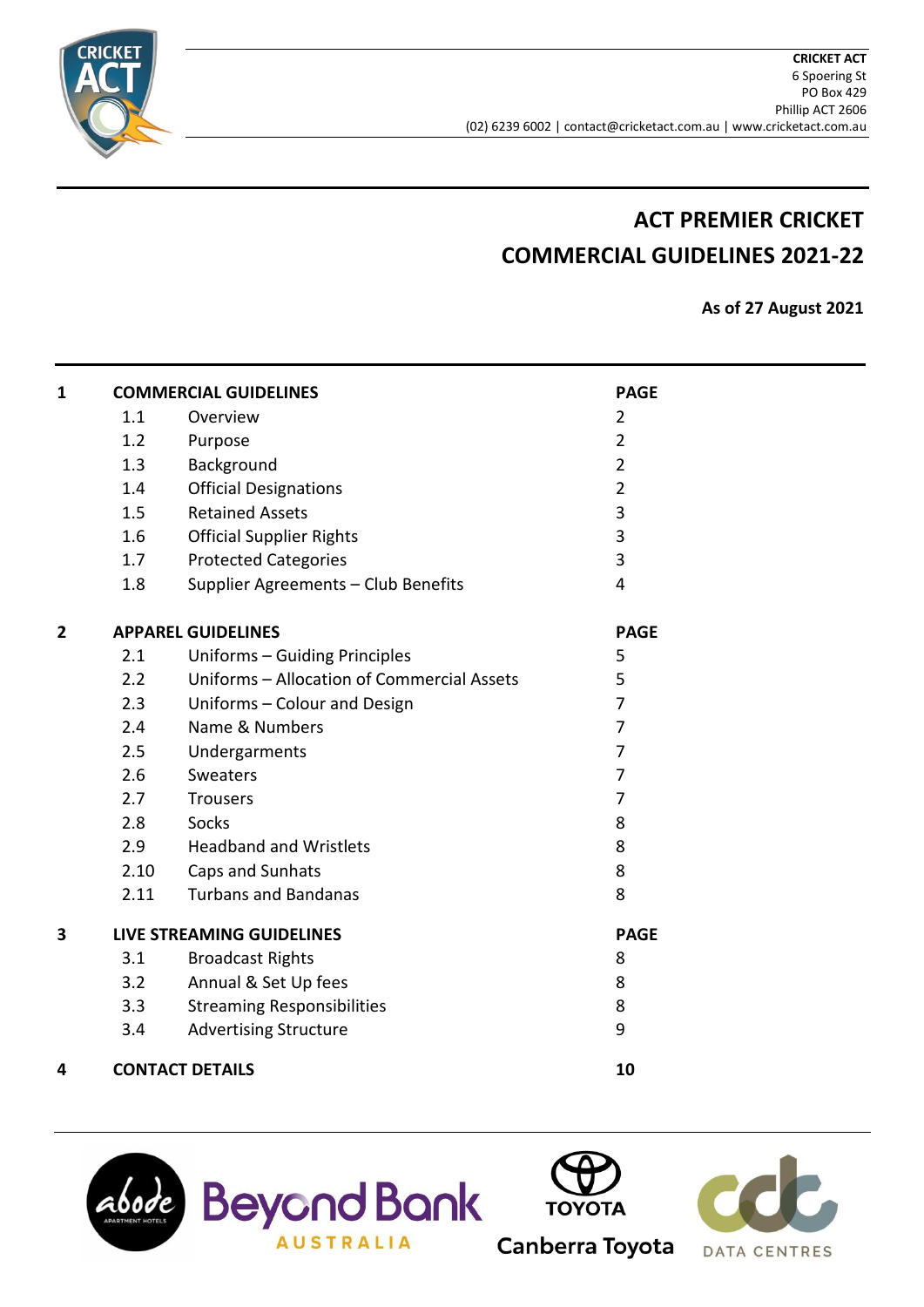#### **COMMERCIAL GUIDELINES**

# **1.1 ACT Premier Cricket Overview**

Cricket ACT (CACT), through ACT Premier Cricket (ACTPC), administers the highest level of club cricket competition in the ACT and region.

Eight Premier Clubs contest competitions across multiple grades played at venues throughout the ACT and region.

# **1.2 Commercial Guidelines – Purpose**

These Commercial Guidelines seek to:

- Provide Clubs with an understanding of the allocation of the commercial rights between CACT / ACTPC and the Premier clubs, i.e. who has the right to sell what;
- Simplify and formalise an existing process as well as provide clubs with clarity around the obligations to CACT / ACTPC commercial partners;
- Encourage Clubs to think about further sponsorship opportunities but also to maximise the professionalism and commercialisation of the ACTPC competition;
- Drive key pillars of the CACT strategic plan;
- Significantly grow investment and raise the profile of CACT Competitions.

# **1.3 Commercial Guidelines – Background**

- Premier Clubs receive combined annual grants worth over \$150k.
- Cricket ACT sponsors supporting ACTPC generates approx. \$15+k in benefits to member clubs (if clubs choose to utilise Cricket ACT partners and suppliers).
- The frameworks outlined within the document provide structure and commercial accountability from CACT, ACTPC and Clubs.
- No club will be required to breach any existing sponsorship agreement as a result of the commercial guidelines.

# **1.4 Official Designations**

CACT / ACTPC has rights to the following terms:

| <b>Designation</b>                     | 2021/22 Partner                                  |  |
|----------------------------------------|--------------------------------------------------|--|
| <b>ACTPC</b>                           | <b>TBC</b>                                       |  |
| <b>Naming Rights Partner</b>           |                                                  |  |
| <b>ACTPC 2-day Competition</b>         | <b>TBC</b>                                       |  |
| <b>Naming Rights Partner</b>           |                                                  |  |
| <b>ACTPC 1-day Competition</b>         | <b>TBC</b>                                       |  |
| <b>Naming Rights Partner</b>           |                                                  |  |
| <b>ACTPC T20 Competition</b>           | <b>Greg Chappell Cricket Centre</b>              |  |
| <b>Naming Rights Partner</b>           | Official T20 partner of Cricket ACT<br>$\bullet$ |  |
| <b>Exclusive Cricket Ball Supplier</b> | Kookaburra:                                      |  |
|                                        | Cricket Ball of Cricket ACT<br>$\bullet$         |  |
| <b>ACTPC Non-Alcoholic</b>             | <b>TBC</b>                                       |  |
| <b>Beverage Partner</b>                |                                                  |  |
| <b>ACTPC Alcoholic Beverage</b>        | <b>TBC</b>                                       |  |
| <b>Partners</b>                        |                                                  |  |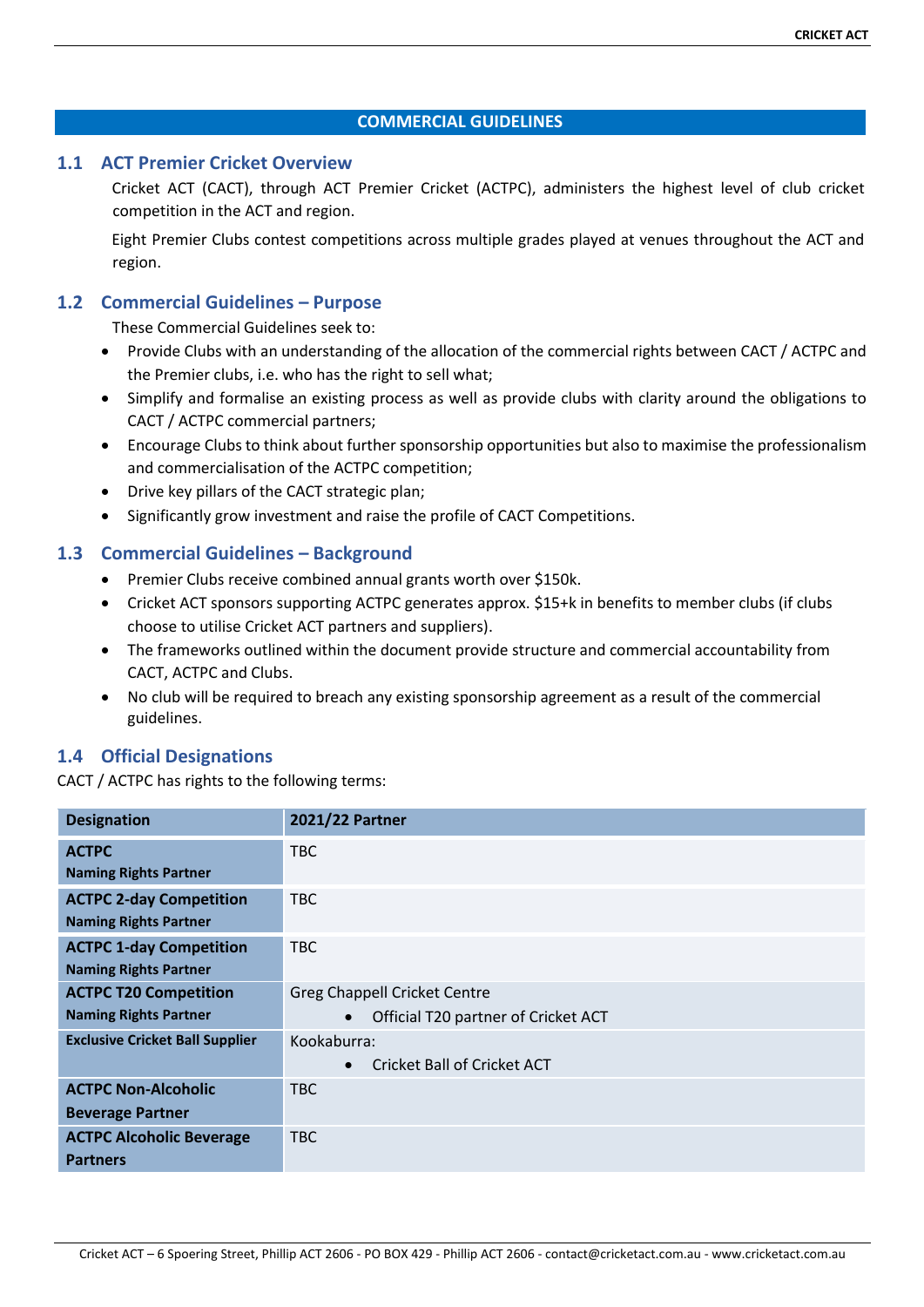# **1.5 Retained Assets**

CACT and the ACTPC retain the rights to the following assets:

| <b>Asset</b>           | <b>Usage</b>                                                                                                                                                                                                                                                                                                                                                                                                                                                                                                                                             |
|------------------------|----------------------------------------------------------------------------------------------------------------------------------------------------------------------------------------------------------------------------------------------------------------------------------------------------------------------------------------------------------------------------------------------------------------------------------------------------------------------------------------------------------------------------------------------------------|
| <b>Stumps</b>          | <b>ACTPC Major Sponsor.</b><br>ACTPC will provide stump stickers and/or stumps for the clubs to use.<br>$\bullet$                                                                                                                                                                                                                                                                                                                                                                                                                                        |
| <b>Perimeter Fence</b> | CACT / ACTPC sponsors are entitled to display 2 x 6m banner on the perimeter fence at each<br>Club home ground (if supplied).<br>If a ground doesn't have a perimeter fence the club is required to find a suitable<br>$\bullet$<br>solution (e.g. grandstand, canteen etc.).<br>It is the responsibility of the club to erect and remove the banners for each home<br>$\bullet$<br>match.<br>The production of banners will be at the cost of CACT / ACTPC.<br>$\bullet$<br>All other perimeter fence and signage space is available for club sponsors. |

# **1.6 Official Supplier Rights**

CACT and ACTPC may appoint an Official Supplier across a number of assets. In summary, the following rights and others as determined may be granted by CACT and the ACTPC:

| <b>Rights</b>                                   | <b>Guidelines</b>                                                                                                                                                                                                                                                        |
|-------------------------------------------------|--------------------------------------------------------------------------------------------------------------------------------------------------------------------------------------------------------------------------------------------------------------------------|
| <b>Pourage Rights -</b><br><b>Alcoholic</b>     | ACTPC clubs must stock and sell a brand of beer, cider, ready to drink, wine and/or spirits as<br>directed by CACT and the ACTPC. Other brands may be sold by clubs in addition to the ACTPC<br>partner products.<br>This includes the club house / canteen on match day |
| <b>Pourage Rights -</b><br><b>Non-alcoholic</b> | ACTPC Clubs must stock and sell brands of soft drink, water and sport drinks as directed by<br>CACT and the ACTPC. Other brands may be sold by clubs in addition to the ACTPC partner<br>products.<br>This includes the club house / canteen on match day.               |
| <b>Cricket Balls</b>                            | ACTPC Clubs must only stock and use brands of cricket balls as directed by CACT and the<br>ACTPC.<br>This includes match and training balls.<br>$\bullet$                                                                                                                |

## **1.7 Commercial Guidelines – Protected Categories**

As at the date of this document, the protected categories for which clubs are unable to sell competing Sponsorships or have arrangements with, including supplier / contra deals are:

| <b>Sponsor</b>         | <b>Category</b>                    |  |
|------------------------|------------------------------------|--|
| <b>Vacant</b>          | Fast Food.                         |  |
| <b>Vacant</b>          | Beer, cider, ready-to-drink.       |  |
| <b>Vacant</b>          | Soft drinks, sports drinks, water. |  |
| <b>Vacant</b><br>Wine. |                                    |  |
| <b>Vacant</b>          | Spirits.                           |  |
| <b>Kookaburra</b>      | Cricket Balls.                     |  |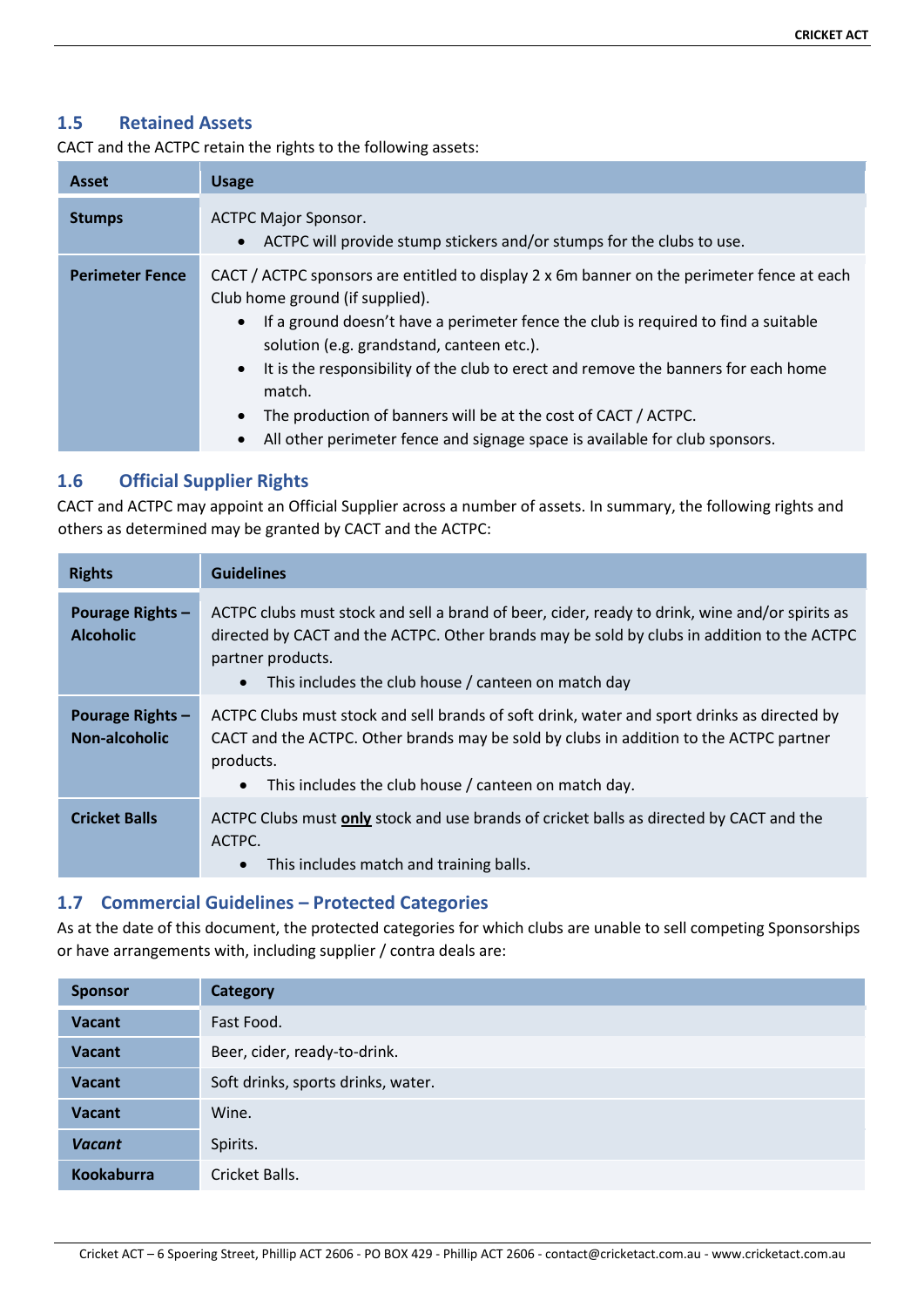- CACT / ACTPC can add categories to the protected list above at any time and will advise clubs as required.
- If a club has a pre-existing contractual agreement in place with a competing protected CACT / ACTPC sponsor, then that club will be permitted to fulfil the obligations of that agreement up until the expiry date of that agreement. The club may be permitted to extend the terms of that agreement where potential category conflicts exist between competition and Club partners based on the following principles:
	- a) Pre-existing club sponsorships will be encouraged to continue where possible.
	- b) The sponsorship must be significant in value, i.e. worth \$10k or greater to the club.
	- c) The partner cannot be a major competitor of a competition partner. By way of example, if for argument's sake ACTPC appointed Commonwealth Bank as the official sponsor of ACTPC, a pre-existing sponsorship of a Club by the local *branch* of a competitor bank (e.g. Westpac Manuka) would NOT be considered a major competitor, but a sponsorship by another bank *brand* (a brand sponsorship by NAB for example) would be.

#### **Note:**

The Board of Cricket ACT have decided that the Association will not enter into any agreements with agencies or organisations that exists only to provide gambling services to the community. Therefore, no Premier clubs are able to develop and secure a partnership with a gambling agency. A casino is considered a primary gambling agency. Whereas a registered club (e.g. Canberra Southern Cross Club) or pub (Lighthouse) provide a large number of services to the community (Food & Beverage, Meeting spaces, Health & Fitness etc.) separate to their gambling provision.

Additionally, Cricket ACT and our clubs will not develop or secure a partnership with strip clubs, brothels, escort agencies, tattoo parlours or body modification studios.

# **1.8 Commercial Guidelines – Supplier Agreements – Club Benefits**

As at the date of this document, the below benefits are supplied to all Premier Clubs within the ACT. These benefits have been negotiated by CACT to provide support to clubs and reduce running costs whilst assist those businesses who are involved in the growth of the game. There is no obligation for a club to utilise the below benefits or source a conflicting partner for such supplies.

| <b>Responsibility</b>                          | <b>Partner + benefits</b>                                                                                                           |  |
|------------------------------------------------|-------------------------------------------------------------------------------------------------------------------------------------|--|
| <b>Cricket ACT</b>                             | <b>Greg Chappell Cricket Centre</b>                                                                                                 |  |
| <b>Official Equipment Supplier</b>             | 20% off all equipment purchased by clubs                                                                                            |  |
| <b>Cricket ACT</b>                             | Kookaburra Sport                                                                                                                    |  |
| <b>Ball of Cricket ACT</b>                     | Provide rebates for purchases of specific cricket balls through Greg Chappell CC                                                    |  |
| <b>Cricket ACT</b>                             | <b>Abode Apartment Hotels</b>                                                                                                       |  |
| <b>Accommodation Partner</b>                   | Preferential pricing on accommodation across the ACT and South Coast region.                                                        |  |
| <b>Cricket ACT</b><br><b>Banking Partner</b>   | <b>Beyond Bank</b><br>Fee free banking<br>Batch payments for accountability standards<br><b>Community Rewards Accounts</b>          |  |
| <b>Cricket ACT</b><br>Official Vehicle of CACT | Canberra Toyota/Janrule Pty Ltd<br>\$150 rebate on vehicle purchases by club members<br>Servicing benefits across 9 separate brands |  |
| <b>Cricket ACT</b>                             | <b>ISC Sport</b>                                                                                                                    |  |
| <b>Apparel Partner</b>                         | Preferential pricing for all member clubs of Cricket ACT                                                                            |  |
| <b>Cricket ACT</b>                             | Canberra Southern Cross Club                                                                                                        |  |
| <b>Hospitality &amp; Event Partner</b>         | Meeting and Event support across all sites within the ACT.                                                                          |  |
| <b>Cricket ACT</b>                             | Capital Trophies & Sportswear                                                                                                       |  |
| <b>Trophy Supplier</b>                         | 20% off all products and services purchased by clubs (except specific items)                                                        |  |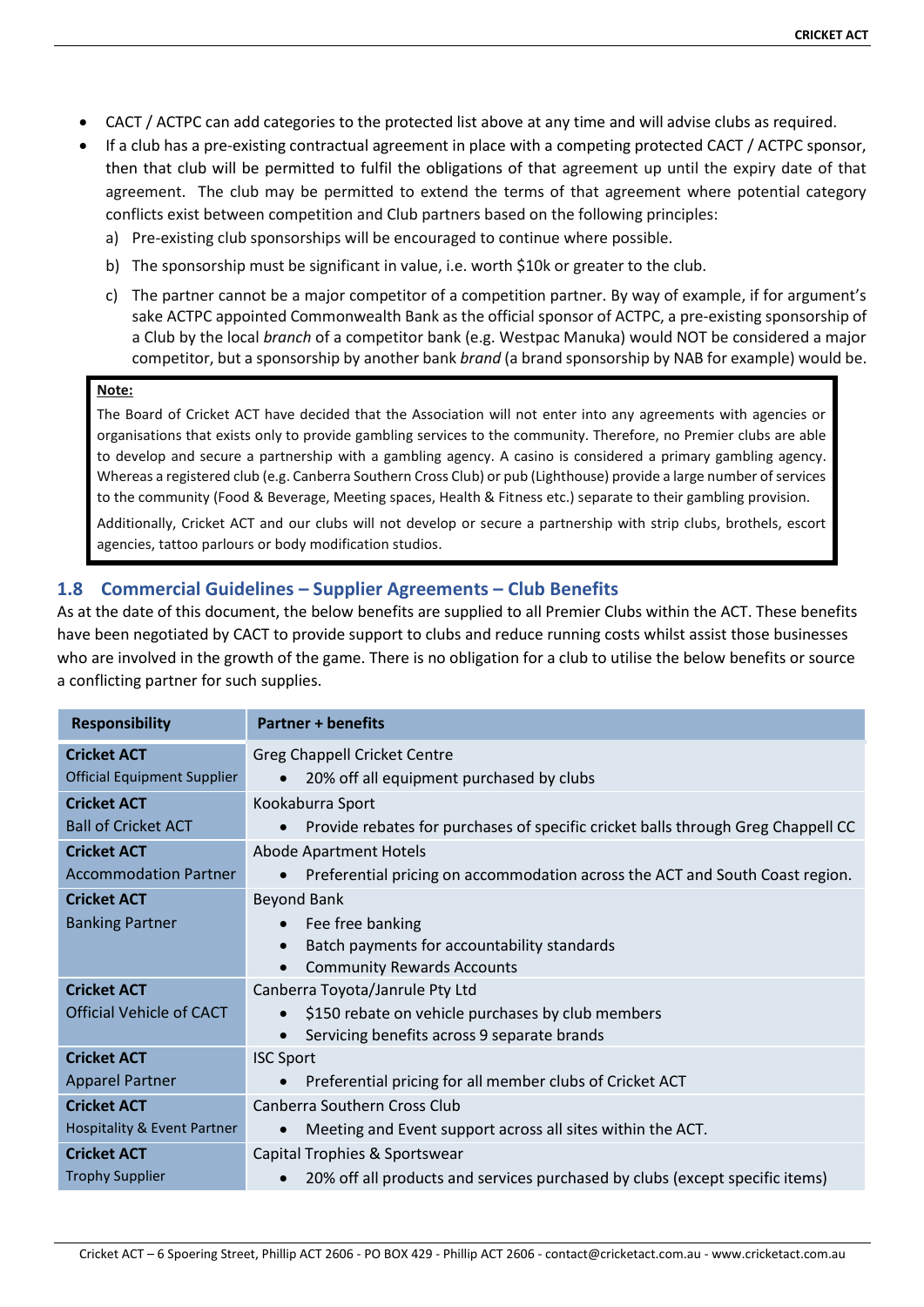| <b>Cricket ACT</b>            | <b>Kennards Hire</b>                                                  |  |
|-------------------------------|-----------------------------------------------------------------------|--|
| <b>Hire Equipment Partner</b> | \$200 contra amount to open a club account.                           |  |
|                               | 15% reduction in hire equipment post the use on \$200 contra.         |  |
| <b>Cricket ACT</b>            | Brindabella Print                                                     |  |
| <b>Publications Partner</b>   | 20% off all publications – annual reports, handbooks etc<br>$\bullet$ |  |
| <b>Cricket ACT</b>            | <b>Mavericks Print</b>                                                |  |
| Signage Partner               | 20% off a set fee per item (please see CACT for detail)<br>$\bullet$  |  |
| <b>Cricket ACT</b>            | <b>Mow Master Australia</b>                                           |  |
| <b>Curation Equipment</b>     | 7% off all products purchased by clubs                                |  |
| Supplier                      |                                                                       |  |
| <b>Cricket ACT</b>            | Finny's Scorebooks                                                    |  |
| Scorebook Partner             | Provision of scorebooks to Premier and Junior Cricket in the ACT.     |  |

#### CACT / ACTPC may add categories to the list above at any time and will advise clubs as required

#### **APPAREL GUIDLINES**

# **2.1 Uniforms – Guiding Principles**

The guiding principles to be applied in the positioning and size of logos are:

- The positioning and size are consistent across all clubs;
- The overall appearance of the shirt is uncluttered;
- All playing apparel designs, including the application of logos and marks including logo size and position, must be approved by CACT / ACTPC prior to production;
- If a club has an existing partnership that impacts on the division of the uniform branding assets, then CACT / ACTPC will work in good faith with that club to find an agreeable solution;
- CACT / ACTPC can review Club Sponsors inventory / assets as it relates to playing apparel and vary the entitlements.

# **2.2 Uniforms – Allocation of Commercial Assets**

## **Uniforms – Playing Apparel**

Name and design of logo is subject to prior approval by ACTPC. ACTPC reserves the right to prohibit the use of any sponsor's logo that is in direct competition to CACT sponsors.

The assignment of rights for use on playing apparel is summarised in the table below and shown in the diagram that follows and applies to both coloured and white clothing:

| #              | <b>Asset</b>                  | <b>Usage</b>                                | <b>Max Size</b> |
|----------------|-------------------------------|---------------------------------------------|-----------------|
|                | <b>Right Arm</b>              | Club sponsor                                | $64.5$ sq cm    |
| $\overline{2}$ | <b>Right Chest</b>            | Apparel manufacturer's logo or club sponsor | 64.5sq cm       |
| 3              | <b>Left Chest</b>             | Club logo (no sponsor)                      | $64.5$ sq cm    |
| $\overline{a}$ | Left Arm                      | Club sponsor                                | $64.5$ sq cm    |
| 5              | <b>Front of Shirt</b>         | Club sponsor                                | 206.45sq cm     |
| 6              | <b>Back of Shirt (Top)</b>    | Player Name or Club sponsor                 | 206.45sg cm     |
|                | <b>Back of Shirt (Middle)</b> | 2-digit number or Club sponsor              | 206.45sq cm     |
| 8              | <b>Back of Shirt (Bottom)</b> | Player Name or Club sponsor                 | 206.45sg cm     |

#### **Playing Shirt**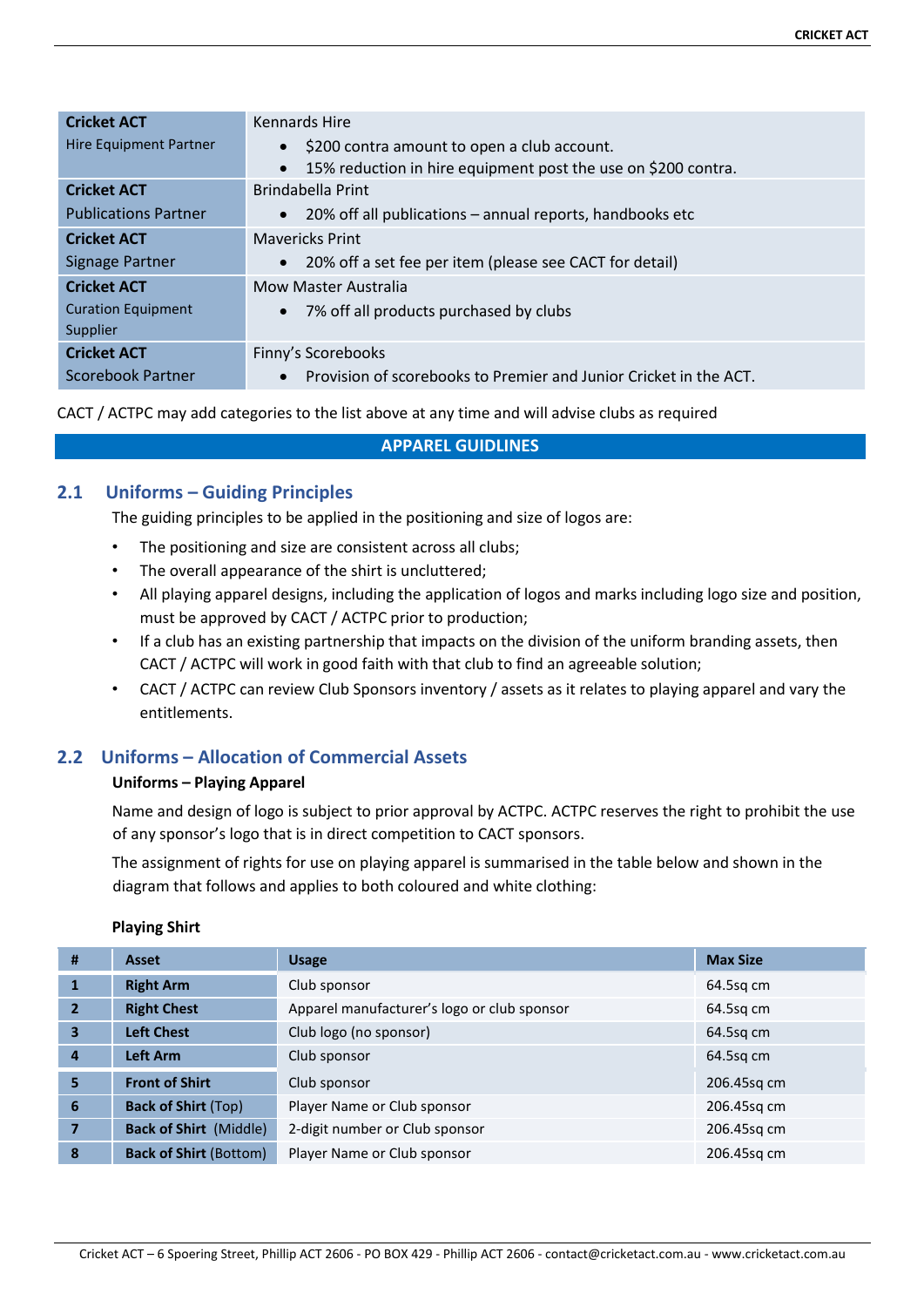#### **Playing Pant**

| <b>Asset</b>           | <b>Usage</b>           | <b>Max Size</b> |
|------------------------|------------------------|-----------------|
| Left Pants Leg         | Club sponsor logo      | 64.5sg cm       |
| <b>Right Pants Leg</b> | Club logo (no sponsor) | 64.5sg cm       |

# **Playing Cap**

| #                       | <b>Asset</b>                                    | <b>Usage</b>           | <b>Max Size</b> |
|-------------------------|-------------------------------------------------|------------------------|-----------------|
| 1                       | <b>Cap Centre</b>                               | Club logo (no sponsor) | 64.5sg cm       |
| $\overline{2}$          | Headwear manufacturer's logo<br><b>Cap Rear</b> |                        | $12.9$ sq cm    |
| $\overline{\mathbf{3}}$ | Cap Left<br>Club sponsor logo                   |                        | 39sg cm         |
| 4                       | <b>Cap Right</b>                                | Club sponsor logo      | 39sq cm         |

#### **Uniforms – Training Apparel**

It is at the club's discretion as to which club's sponsor/s will appear on all club casual and training apparel.

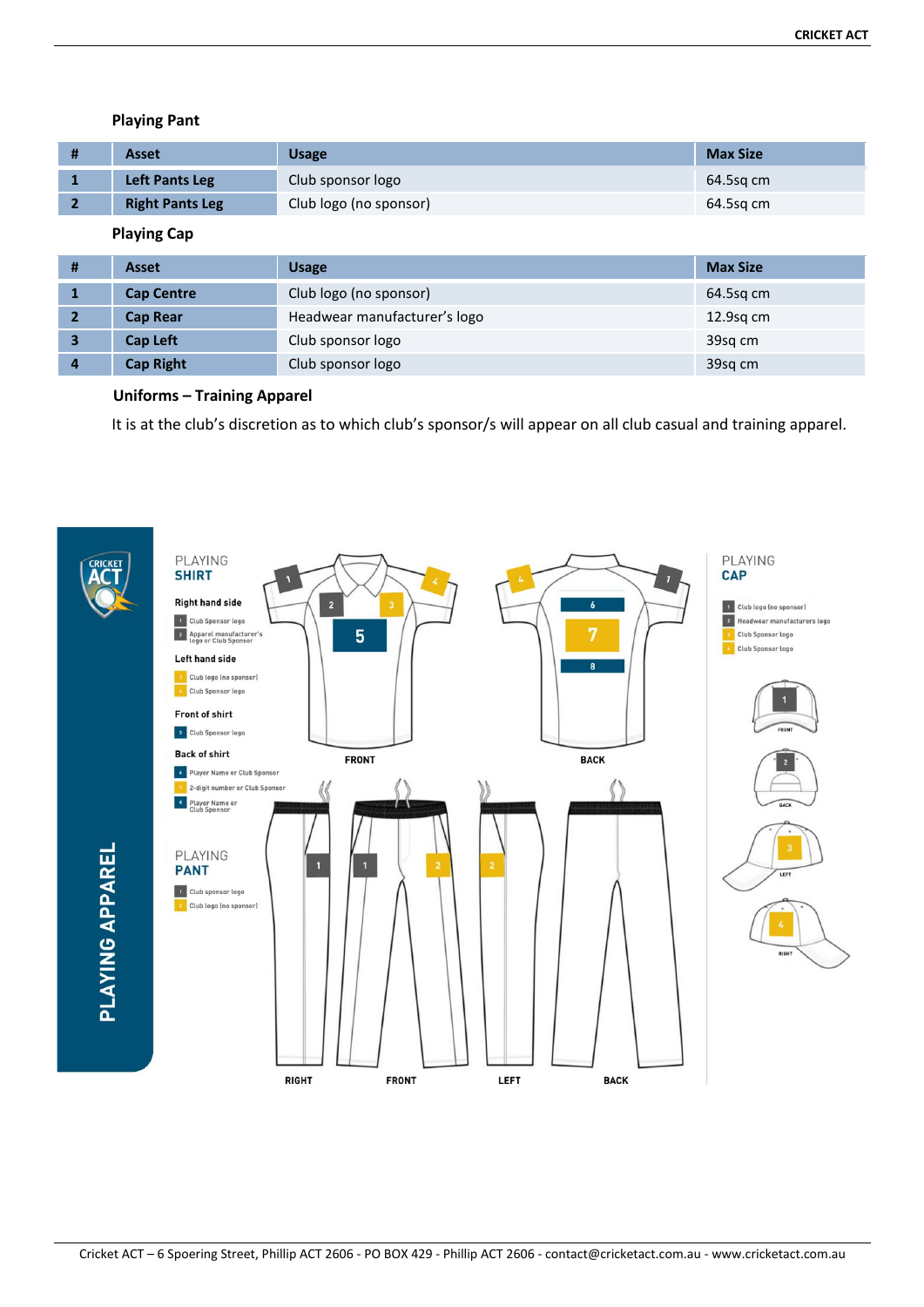# **2.3 Uniforms – Colours and Designs**

CACT has relinquished logo rights to any club apparel but reserve the right to obtain the right chest or right arm in future and as negotiated between Premier Clubs & CACT.

# **a) Playing Shirts (Men's Competitions):**

- Shall be plain white or cream;
- Coloured piping may be used to emphasize a seam; Piping is a hollow tube of fabric that is used to emphasise or furnish a seam or edge of a garment. Piping must not be more than 4mm thick when laid flat;
- Coloured V-Neck is permitted, except on the outer-facing seam;
- The colours and design of the shirts shall be uniform to all members of the same team;
- Refer examples in Appendix as a guide.

# **b) Coloured Clothing (Male & Female - Limited-Overs and T20 Cup Competitions) white ball matches:**

- Coloured Clothing is compulsory in the above competitions only, subject to the prior approval of design by the CACT Senior Manager, Competitions & Operations;
- Shirts, Sweaters and Trousers- the base colour shall not be white, cream or light grey;
- Batting Pads shall not be white, cream or light grey;
- Wicket keeping pads shall not be white, cream or light grey;
- Headbands and Wristlets- shall not be white, cream or light grey.

# **2.4 Names and/or numbers (optional)**

Names and/or numbers of players may be carried on the shirts, and they must correctly reflect the identity (i.e. family name rather than nickname or other name) and comply with the following specifications:

- o Number (height): between 20cm and 22cm;
- o Number (character width): between 10cm and 11cm;
- o Name (height): between 4.5cm and 6cm;
- o Name (width): between 2cm and 3cm;
- $\circ$  A player's shirt number shall be either one or two digits, must be clearly legible and positioned in the centre back of the shirt and entirely visible when the shirt is tucked into the trousers;
- $\circ$  Names must be positioned above or below the number on the back of the shirt, provided that the positioning of the player's name be uniform to all team members.
- $\circ$  The numbers must be sewn on or fixed by heat transfer and not affixed by Velcro or any temporary means;
- o Numbers of players must not be carried on the playing trousers.

# **2.5 Undergarments including "Skins" and T-Shirts (worn under playing shirt).**

- a) Shall be plain white, or
- b) Limited-Over's competitions, the same colour as the base colour of the playing shirt, or plain white provided they do not protrude from the sleeves.

## **2.6 Sweaters**

Shall be plain white/cream (except in Limited-Overs & Twenty20 Cup Competition matches) and may incorporate each club's colours.

## **2.7 Trousers**

Shall be plain white/cream (except in Limited-Overs and T20 Cup competitions).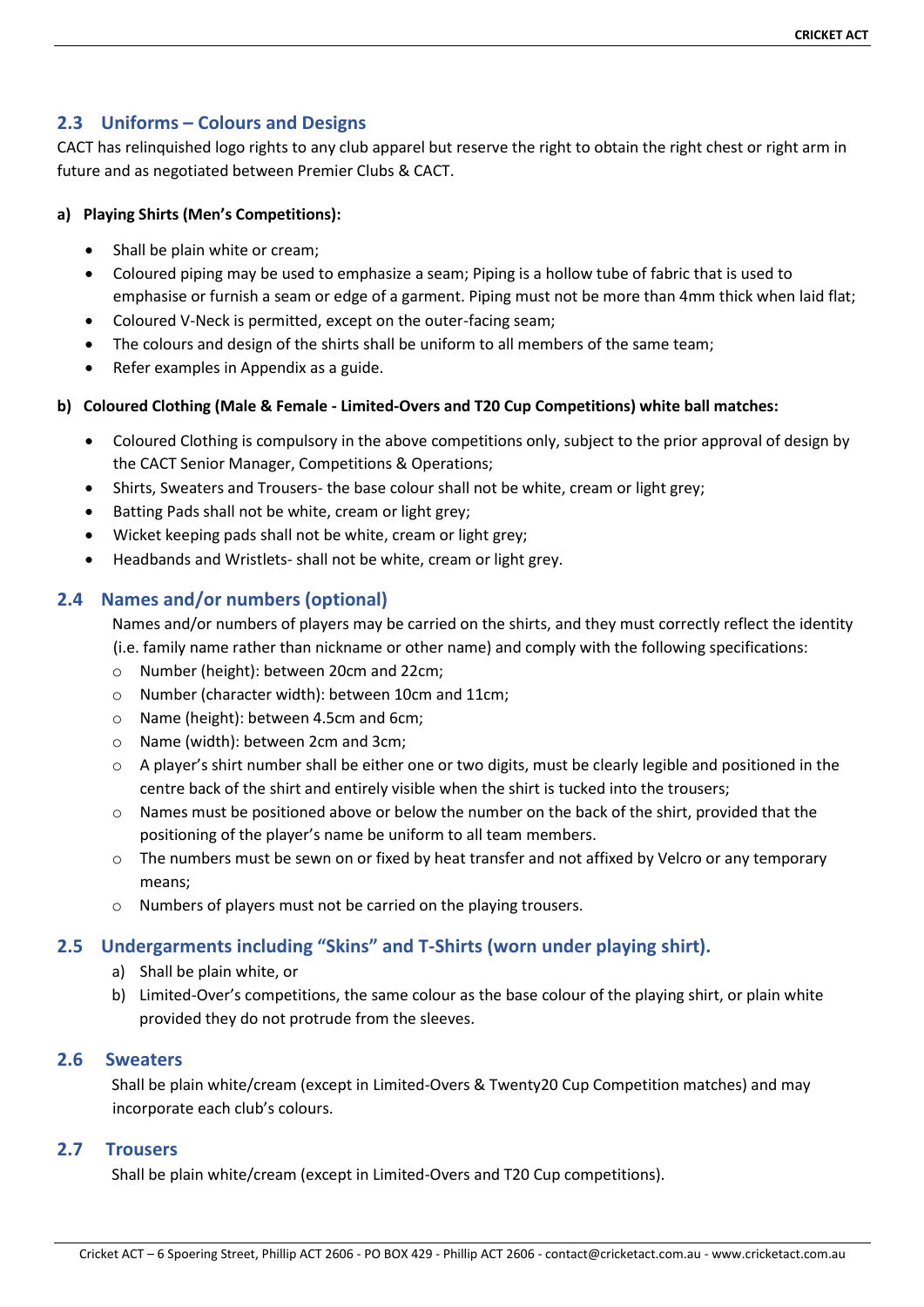#### **2.8 Socks**

Shall be white, cream or light grey.

#### **2.9 Headbands and Wristlets**

Shall be plain white (except in Limited-Overs and T20 Cup competitions, refer point 2.3 above).

#### **2.10 Caps and Sunhats**

The colours and design of caps and sunhats shall be uniform to all members of the same team.

#### **2.11 Turbans and Bandanas**

Shall be plain black or plain white. Note: A bandana may only be worn as a cover to a turban or beneath a helmet.

# **LIVE STREAMING GUIDLINES**

#### **3.1 Broadcast Rights**

In consultation with ACT Premier Clubs, CACT will assume Broadcast Rights for ACTPC and hold contractual terms with Interact Sport Australia as the live streaming partner for CACT.

During the term of the Broadcast Rights, CACT will pay all fees obligated to the Live Streaming Partner.

#### **3.2 Annual & Set Up Fees**

The annual fee structure for live streaming is enclosed below:

| Organisation         | Annual License Fee | Access                                                                                                                                                                                                                                                                                                                                                                          |
|----------------------|--------------------|---------------------------------------------------------------------------------------------------------------------------------------------------------------------------------------------------------------------------------------------------------------------------------------------------------------------------------------------------------------------------------|
| <b>CACT</b>          | $$5,500 + GST$     | Full access to broadcast matches under their control (unless Broadcast<br>$\bullet$<br>Rights are retained by governing body). These may include - WNCL,<br>2 <sup>nd</sup> Xi, Premier Cricket Finals, CDC Pathway competitions, Junior<br>Cricket Finals etc.<br>Full advertising rights to the stream and modified for ACTPC Finals<br>$\bullet$<br>matches as per item 3.4. |
| <b>Premier Clubs</b> | $$500 + GST$       | Full access to broadcast matches at their home grounds and including<br>$\bullet$<br>their registered players only.<br>Advertising rights modified as per item 3.4                                                                                                                                                                                                              |

CACT has agreed to purchase an annual licence for each club. Clubs may purchase subsequent licenses via a request to CACT and payment of the Annual license fee.

Each ACT Premier Club is responsible to source hardware, maintenance of the hardware, any additional equipment to support the stream and match day management of the stream. Hardware may be purchased from Interact Sport – please seek information from CACT.

## **3.3 Streaming Responsibilities**

To ensure the delivery of an appropriate live streaming broadcast to the public, the following requirements must be adhered to by Premier Clubs, ACT PC and CACT:

• Clubs & CACT must develop and finalise an advertising sheet for the placement of partner logos for the season. The advertising sheet will be structured as per item 3.4.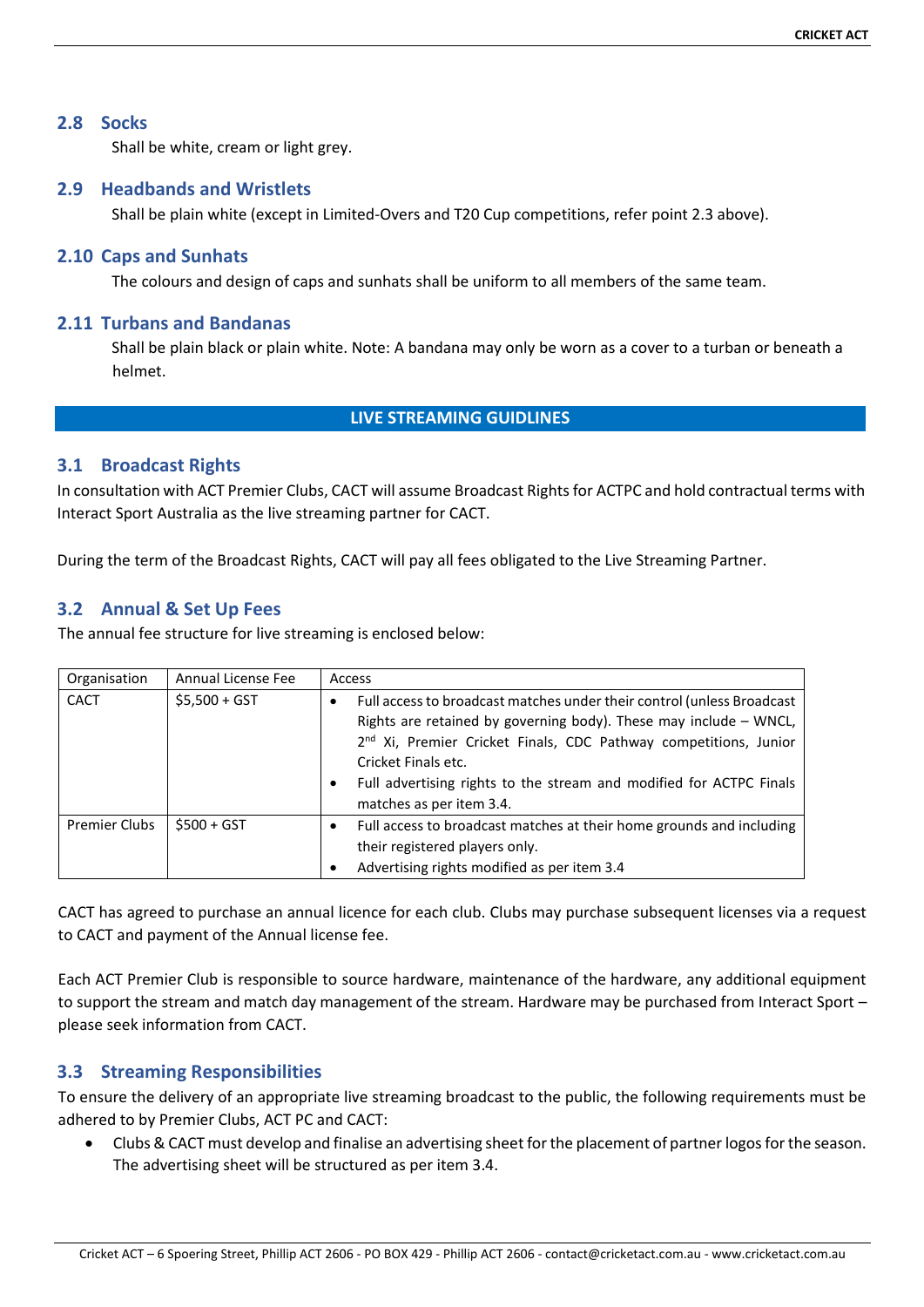- CACT will lodge the stream requirements per match with Interact Sports and lodge the required advertising sheet. The stream link will be developed and provided to CACT and Clubs via the match centre.
- The Home Club or CACT (in the event of a PC Finals match) will set up the hardware at the desired location at each ground and ensure the stream is working via support from Interact Sport.
- Clubs and CACT will promote the live streaming of matches across their media channels.
- CACT staff and Premier Club members must comply with any policies or education programs endorsed by the Board of CACT. This may include approval to use personal images, integrity education seminars, code of behaviour etc.

# **3.4 Advertising Structure**

The following advertising structure will apply for all Premier Cricket matches live streamed during the term:

#### **Match Centre**

| <b>Advertising Space</b> | <b>Primary Owner</b> | <b>Details</b>                                     |
|--------------------------|----------------------|----------------------------------------------------|
| l Top Left watermark     | CACT                 | Competition Logo incorporating competition sponsor |

#### **Club delivered matches (as viewer looks at the screen)**

| <b>Advertising Space</b>      | <b>Primary Owner</b>  | <b>Details</b>                                                       |  |
|-------------------------------|-----------------------|----------------------------------------------------------------------|--|
| Top Left watermark            | CACT                  | Competition Logo incorporating competition sponsor                   |  |
| Top Right watermark           | Premier Club          | Club Sponsor or Club Logo                                            |  |
| Central bottom of screen      | <b>Interact Sport</b> | Frogbox logo will be displayed above the running score of the match. |  |
| Left bottom of screen         | Premier Club (Bat)    | Club logo                                                            |  |
| Right bottom of screen        | Premier Club (Bowl)   | Club logo                                                            |  |
| Team list - sponsor board     | Premier Club          | Maximum of 4 club sponsors displayed                                 |  |
| Break in play – sponsor board | Premier Club          | Maximum of 4 club sponsors displayed                                 |  |
| Banner Advertising and the    | Premier Club          | Maximum of 3 club sponsor advertisements.                            |  |
| end of each over.             |                       | Maximum of 1 CACT sponsor advert.                                    |  |
|                               |                       | One (1) advertisement every:                                         |  |
|                               |                       | 4 overs in 2-day cricket (4 ads per 16 overs)<br>$\circ$             |  |
|                               |                       | 2 overs in 1-day cricket (4 ads per 8 overs)<br>O                    |  |
|                               |                       | Over in T20 cricket (4 ads per 4 overs)<br>O                         |  |

#### **Cricket ACT delivered finals matches (as viewer looks at the screen)**

| <b>Advertising Space</b>      | <b>Primary Owner</b>  | <b>Details</b>                                                       |  |
|-------------------------------|-----------------------|----------------------------------------------------------------------|--|
| Top Left watermark            | CACT                  | Competition Logo incorporating competition sponsor                   |  |
| Top Right watermark           | <b>CACT</b>           | <b>Competition Sponsor</b>                                           |  |
| Central bottom of screen      | <b>Interact Sport</b> | Frogbox logo will be displayed above the running score of the match. |  |
| Left bottom of screen         | Premier Club (Bat)    | Club logo                                                            |  |
| Right bottom of screen        | Premier Club (Bowl)   | Club logo                                                            |  |
| Team list - sponsor board     | <b>CACT</b>           | Maximum 4 sponsor logo's                                             |  |
|                               |                       | Two (2) competition or CACT sponsors displayed                       |  |
|                               |                       | One (1) club sponsor logo per club                                   |  |
| Break in play – sponsor board | <b>CACT</b>           | Maximum 4 sponsor logo's                                             |  |
|                               |                       | Two (2) competition or CACT sponsors displayed                       |  |
|                               |                       | One (1) club sponsor logo per club                                   |  |
| Banner Advertising and the    | <b>CACT</b>           | Maximum of 4 sponsor advertisements.                                 |  |
| end of each over.             |                       | Two (2) competition or CACT sponsor advertisements                   |  |
|                               |                       | One (1) club sponsor advertisement per club                          |  |
|                               |                       | One (1) advertisement every:                                         |  |